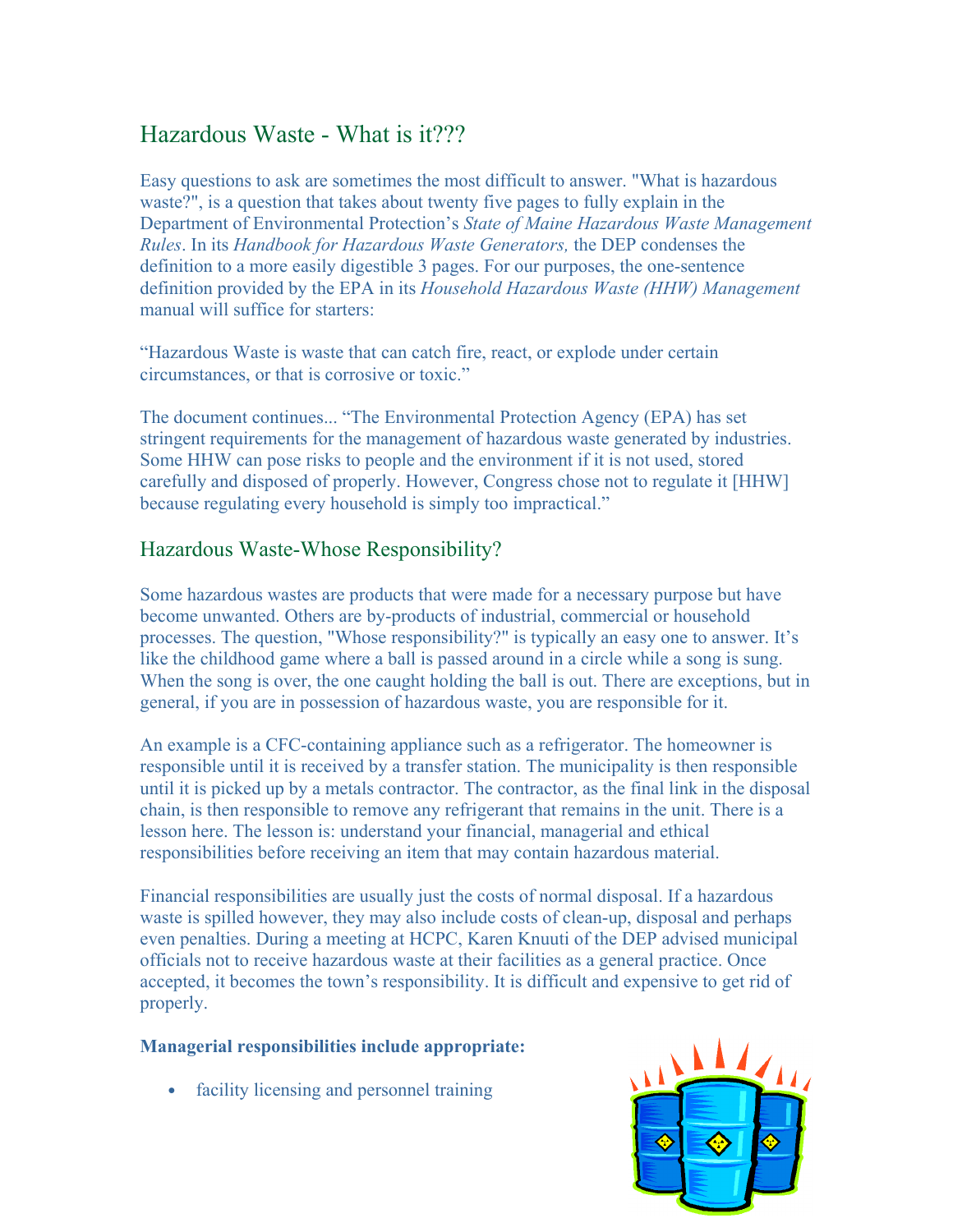- daily log keeping and annual reporting
- materials handling and storage
- labeling, packaging, and inspection
- manifesting, transportation and disposal
- spill reporting and contingency planning

Ethical Responsibilities with regards to hazardous waste involve personal decisions in areas not decided by current law. Knowledge of products that we use and concern for the health and heritage of ourselves and others can help guide us to right decisions. An example of an area where ethics come into play is with Household Hazardous Waste (HHW). HHW includes many of the same hazardous substances as typical *Hazardous* Waste, but because it is generated in homes, it is not regulated in the same way.

### Household Hazardous Waste-What's the problem?

The problem of course is that HHW is hazardous. This characteristic is further described in the "What is it?" article. In the Maine State Planning Office's (SPO's) booklet Managing Household Hazardous Waste, several major concerns are described. Here is a summary:



- Toxic Releases. HHW which is disposed of in Hancock County with Municipal Solid Waste (MSW), ends up being incinerated at PERC. High tech scrubbers do their best to rid the exhaust of toxins, but some escape. For example, mercury and lead in sufficient doses can cause birth defects or serious illness.
- Solid Waste Facility Risks. With HHW in the mix, transfer station workers may be exposed to dangerous materials. In other parts of Maine, HHW diversion from landfills helps protect their liners from attack by caustic substances and groundwater from pollution.
- Wastewater Problems. HHW which is dumped down drains ends up in your back yard septic system or at a municipal treatment plant. Toxins can interfere with septic waste decomposition. They may also end up in groundwater, sludge or nearby waterbodies.
- Groundwater Contamination. Improperly managed HHW may end up in soil, wells or waterbodies. Water may become unfit for drinking or other uses.
- Public Safety. HHW stored in dwellings pose threats to residents and the public. Noxious gases can seep from volatile materials. Extremely dangerous conditions to fire fighters can exist when a home is ablaze. Toxins are released into the environment from HHW during a fire. Leaking or spilled containers pose other risks. If certain substances, such as household ammonia and bleach are mixed together, deadly fumes are the result. And did you know that pool chlorine mixed with a soft drink results in an explosion?!

### Hazardous Waste- What can we do about it?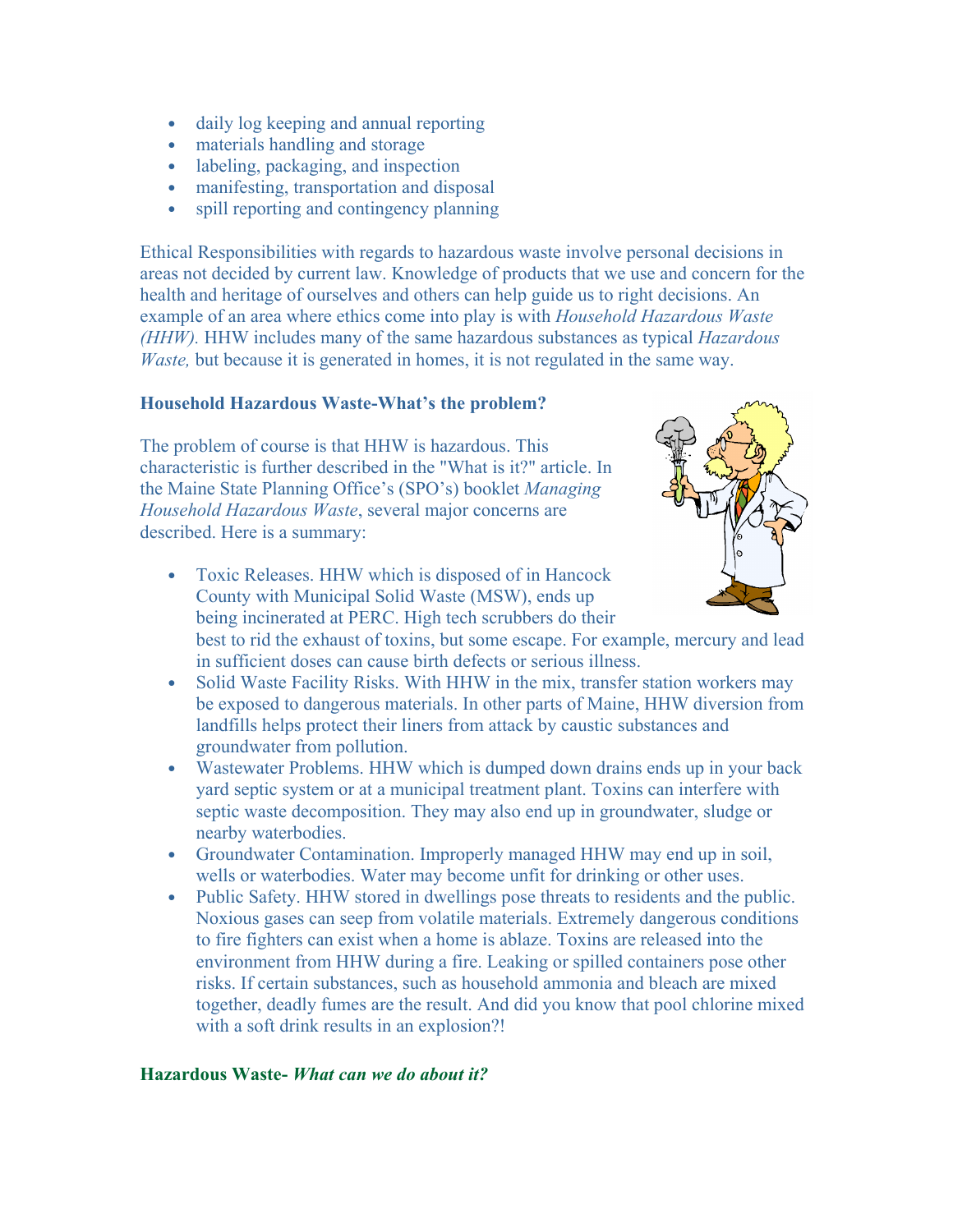Happily for local governments, the federal and state jurisdictions have taken on the problem of hazardous waste in a serious way. Commercially generated substances are regulated and enforcement is in place. (The question of adequate funding is of course another matter.)

In Maine, there is an additional layer of responsibility removed from municipal efforts. Those in the federal classification CESQG, (Categorically Exempt Small Quantity Generators) are not "categorically exempt" here. This is because state law is more restrictive than federal. Commercial enterprises generating very small quantities are regulated as SQGs (Small Quantity Generators). In fact, all commercial generators in Maine, regardless of quantities, are forbidden to take part in HHW collections. For information how to dispose of waste not accepted in HHW collections, see www.maine.gov/dep/rwm/hazardouswaste/

When we talk about doing something about hazardous waste at the local level, our focus is on the household variety. Strategies for handling HHW sound familiar:

• Reduce. The best way to diminish amounts of HHW that need disposal is to promote the use of alternative products. A good rule of thumb is to use whatever will do the job without overdoing the job. (You don't need a 10 lb. sledge hammer to kill an ant.) For example, mild detergents plus "elbow grease" will often do where stronger ones are commonly used.

Other ways of employing less hazardous means are: using latex instead of oil based paint where practical, cedar products instead of moth balls and mechanical devices instead of caustic chemical drain cleaners.

- Reuse. "Reuse" takes on a slightly different meaning for HHW. Unlike paper bags, most products of this sort can clearly be used only once. "Reuse" refers to finding a user for unused product that is no longer wanted such as leftover paint that could be used by a community group. This is especially beneficial if the new owner now doesn't need to obtain the same thing elsewhere. It is not recommended to "reuse" some substances in this manner. Some products are obsolete because they are too dangerous. DDT and other pesticides provide a good example.
- Recycle. Many hazardous materials should be viewed as valuable resources to be recovered rather than as "wastes". They are dangerous to release into the environment, but are also ingredients with important uses for industry. An example is old motor oil. It is commonly viewed as a waste, but can be reused as fuel or recycled by re-refining it for use as a lubricant.

These ideas are wonderful, but what about the stuff that's already out there that needs to be disposed of? It is believed that the average home is harboring ten gallons of HHW. There are several options: